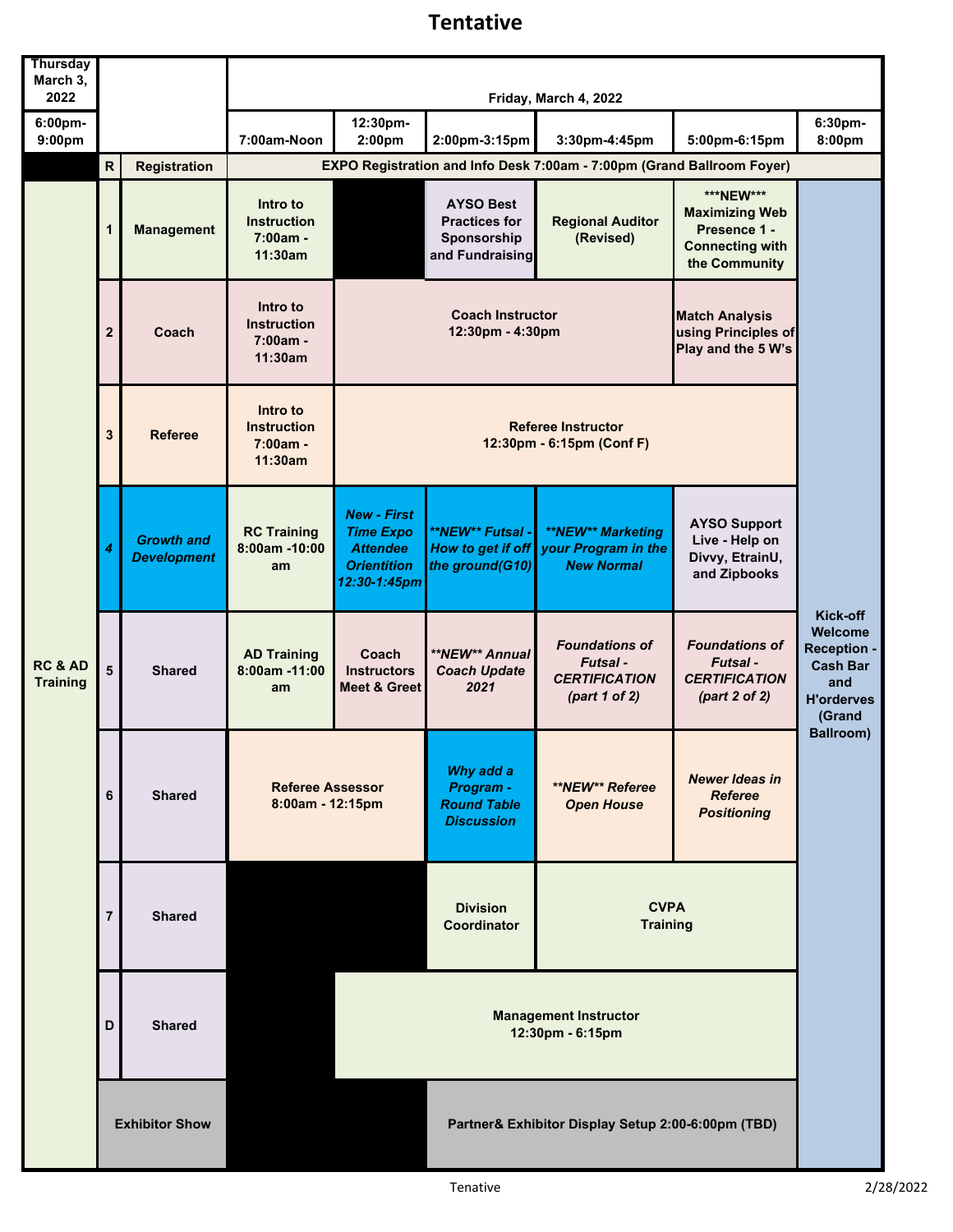## **Tentative**

|                | Saturday, March 5, 2022                         |                                                                             |                                                                                                                                   |                                                                                                                      |                                            |                                                                                            |                                                                                                         |                                                                                     |                        |
|----------------|-------------------------------------------------|-----------------------------------------------------------------------------|-----------------------------------------------------------------------------------------------------------------------------------|----------------------------------------------------------------------------------------------------------------------|--------------------------------------------|--------------------------------------------------------------------------------------------|---------------------------------------------------------------------------------------------------------|-------------------------------------------------------------------------------------|------------------------|
|                | 7:00a-8:00al                                    | 8:10am-9:25am                                                               | 9:40am-10:55am                                                                                                                    | $11:05am -$<br>12:25pm                                                                                               | 12:35pm-<br>2:00 <sub>pm</sub>             | 2:15p-3:30p                                                                                | 3:45p-5:00p                                                                                             | 5:15pm-6:30p                                                                        | 640p-?                 |
| $\mathsf{R}$   |                                                 | EXPO Registration and Info Desk 6:30am - 4:30pm (Grand Ballroom Foyer)      |                                                                                                                                   |                                                                                                                      |                                            |                                                                                            |                                                                                                         |                                                                                     |                        |
| 1              |                                                 | ***NEW***<br><b>What is a Budget</b><br><b>Really For?</b>                  | <b>Regional Board</b><br><b>Member</b><br><b>Training</b>                                                                         | <b>Revised - Guide</b><br>to Improving<br><b>Regional Board</b><br><b>Meetings</b>                                   |                                            | <b>Everything you</b><br>wanted to know<br>about AYSO but<br>were afraid to ask            | **NEW**<br><b>Advanced</b><br><b>Dispute</b><br><b>Resolution</b>                                       | ***NEW***<br><b>Dispute</b><br><b>Resolution</b><br><b>Review</b>                   |                        |
| $\mathbf 2$    |                                                 | **NEW** Annual<br><b>Coach Update</b><br>2021                               | **NEW** social<br>and Emotional<br>Learning - "The<br><b>Missing Link"</b>                                                        | **NEW** Women<br>in Soccer - "You<br>Can't Be it if<br><b>You Can't See</b><br>it"                                   |                                            |                                                                                            | AYSO Goalkeeping 1 -<br><b>CERTIFICATION 2:15-5:00pm</b>                                                | Age<br>Appropriate<br>Training:<br><b>Environment</b><br>and<br><b>Expectations</b> |                        |
| 3              |                                                 | Fouls &<br><b>Misconduct</b><br><b>Review for 12U &amp;</b><br><b>Below</b> | <b>**NEW** Annual</b><br><b>Referee Update -</b><br><b>S6/S8</b>                                                                  | Advantage -<br><b>When and</b><br>Where?                                                                             |                                            | <b>You Make The</b><br>Call I                                                              | <b>Proactive</b><br>Refereeing -<br><b>Reading the</b><br><b>Game and Taking</b><br><b>Action</b>       | <b>Free kicks and</b><br>restarts                                                   |                        |
| 4              | <b>Forward</b>                                  | <b>Sports Connect -</b><br><b>Beginner</b>                                  | **NEW** High<br><b>School Players -</b><br><b>Working</b><br><b>Alternatives to a</b><br><b>Traditional U19</b><br><b>Program</b> | **New**<br><b>Cranking it to</b><br>11: Digital<br><b>Marketing that</b><br>works                                    | <b>Half-time</b>                           | <b>Sports Connect -</b><br><b>Advanced</b>                                                 | <b>VIP - The Right</b><br>Thing to Do; a<br><b>Great Way to</b><br><b>Grow</b>                          | <b>Advanced</b><br><b>Social Media</b>                                              |                        |
| 5              | <b>Breakfast-</b><br>(Grand<br><b>Ballroom)</b> | <b>**NEW**</b><br><b>Treasurer</b><br><b>Roundtable</b>                     | Registrar<br><b>Roundtable</b>                                                                                                    | Developing a<br>Regional<br>Calendar<br>(Revised)                                                                    | Lunch -<br><b>Grand</b><br><b>Ballroom</b> | **NEW**<br>Coaching<br><b>Coaches and</b><br><b>Memtoring II -</b><br>"The How"            | **NEW** A<br><b>Framework for</b><br><b>Continiuous</b><br>Coach Education<br>I - "The Why"             | ***NEW***<br>Getting a<br>"Yes": Guide<br>to Volunteer<br><b>Recruitment</b>        | Area<br><b>Meeting</b> |
| 6              |                                                 | <b>AYSO United -</b><br><b>Success and the</b><br>Roadmap<br><b>Forward</b> | <b>United Soccer</b><br>Coaches<br>presents<br><b>Essential</b><br><b>Principles of</b><br><b>Effective Youth</b><br>Coaching     | **NEW** AYSO<br><b>United - How to</b><br><b>Develop and</b><br><b>Deliver your</b><br>Coaching<br><b>Philosophy</b> |                                            | <b>Refereeing is</b><br><b>Thinking</b>                                                    | <b>Offside Review</b><br>PtI                                                                            | <b>Offside Review</b><br>PtII                                                       |                        |
| $\overline{7}$ |                                                 | **NEW** Social<br>and Digital<br><b>Marketing</b>                           | **NEW** Safety<br><b>Director</b><br>Roundtable                                                                                   | <b>Avoiding</b><br><b>Trouble</b>                                                                                    |                                            | **NEW** Indoor<br><b>Soccer - Learn</b><br>about Programs<br><b>Regions are</b><br>running | **NEW**<br><b>Alternative Play</b><br><b>Models - "Just</b><br>What the Dr.<br>Ordered?"                | <b>Building the</b><br><b>AYSO Brand in</b><br>your<br><b>Community</b>             |                        |
| D              |                                                 | <b>Referee</b><br><b>Instructor</b><br>(Conclusion)                         | <b>VIP Training</b>                                                                                                               |                                                                                                                      |                                            | **NEW**<br><b>Management</b><br><b>Instructor Huddle</b><br>(Instructors Only)             | Governance Made<br><b>Easier: Standard</b><br><b>Regional Policies</b><br>and Protocols<br><b>Intro</b> | <b>AYSO Support</b><br>Live - Help on<br>Divvy, EtrainU,<br>and Zipbooks            |                        |
|                | Sat - Setup<br>6:30-7:30                        | Partner & Exhibitor Show 8:00am-4:30pm (Grand Ballroom Foyer & Lobby)       |                                                                                                                                   |                                                                                                                      |                                            |                                                                                            |                                                                                                         |                                                                                     |                        |